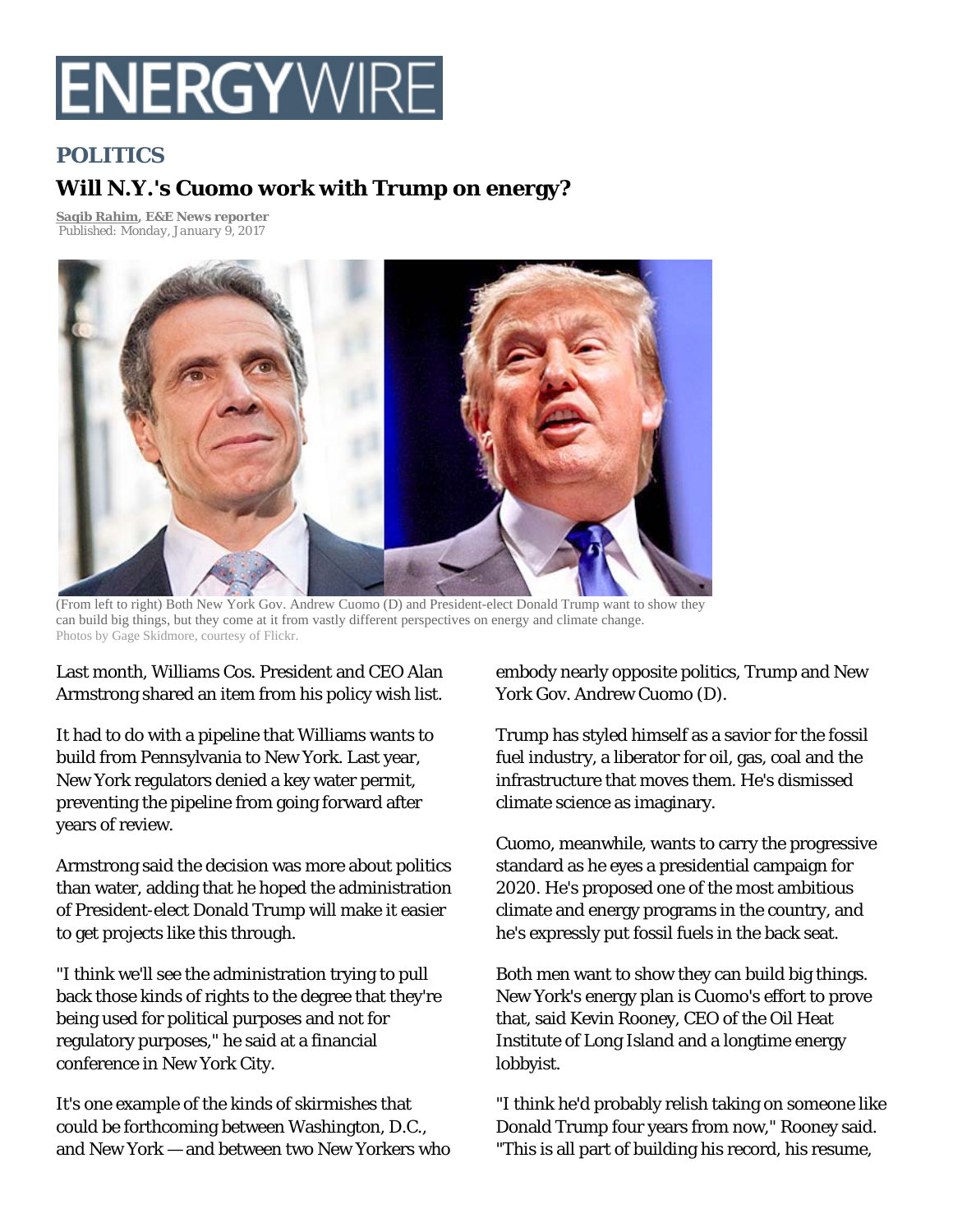and he's doing it for the right reasons, but it also might be good political reasons, too."

But Cuomo's energy plan could also jack up power bills and leave the state falling short of its renewable and climate targets, said Ken Girardin, an analyst with the Empire Center.

"Pushing renewable power for the sake of pushing renewable power is not sound public policy," he said. "New York's role to play with regard to energy policy on a federal level is like a shipwreck on a reef, serving as a warning to others on how not to do energy policy."

State officials have held that the federal election won't change their policies. But if Washington shakes up energy policy, they may at a minimum have to adjust.

### **The fault lines**

One potential fault line is in natural gas, where Cuomo has tacked left in recent years.

New York sits over part of the Marcellus Shale, the largest U.S. gas field by estimated proved reserves. New York gets the bulk of its power from natural gas and nuclear generation.

At one point, Cuomo seemed to be considering hydraulic fracturing as an economic lifeline for depressed counties in southern New York. But in 2015, he banned large-scale fracking, citing health and environmental risks.

Then, last year, a state agency tied up Williams' proposed Constitution Pipeline from Pennsylvania on a water permit. Williams sued in federal court, saying it had endured exhaustive review and was actually being held up for political reasons. The case is pending in the 2nd U.S. Circuit Court of Appeals.

Meanwhile, Cuomo launched one of the most aggressive clean-energy programs in the country, including smart grid reform and a 50 percent renewable electricity mandate by 2030. Last year, he arranged payments for three old nuclear plants, so natural gas wouldn't replace them.

"I think New York is rightfully viewed as playing a blocking role in more aggressive deployment of fracking gas and natural gas in the Northeast," said David Flynn, a Buffalo-based partner with Phillips Lytle LLP who has clients in pipelines, utilities and renewables.

But natural gas may emerge as a point of tension, not just because Trump has pledged to build more pipelines, but because some in New England want them, too.

The region, which got 15 percent of its power from gas in 2000, today gets about half its power from gas, according to ISO New England, the region's grid operator. But supply can be an issue when winter bites. As businesses and homes fire up their heaters, it can be tough to find enough gas for the power plants, ISO-NE said.

The region isn't likely to get more natural gas by port, ISO-NE said. With coal, oil and nuclear plants retiring soon, it suggested finding new gas supplies.

"Addressing natural gas infrastructure constraints is currently the region's highest-priority challenge," according to ISO-NE.

The question is how. Dozens of pipelines are currently in limbo, whether for commercial or regulatory reasons. Even when a pipeline gets its permits, its sponsor has to persuade state regulators that the public should pay an extra charge for it. The Northeast is also home to the most ferocious grassroots pipeline opposition in the United States.

These thorn bushes have Marcellus Shale companies looking south and west. PointLogic Energy, a consultancy, projects that almost all the gas that escapes the Marcellus and Utica shales by 2018 will chase growing demand in the Mid-Atlantic, Gulf states and midcontinent.

"The only people hurting here are New Englanders, who will be paying higher utility bills due to their 'isolationism,'" Jack Weixel, a vice president at PointLogic, said by email.